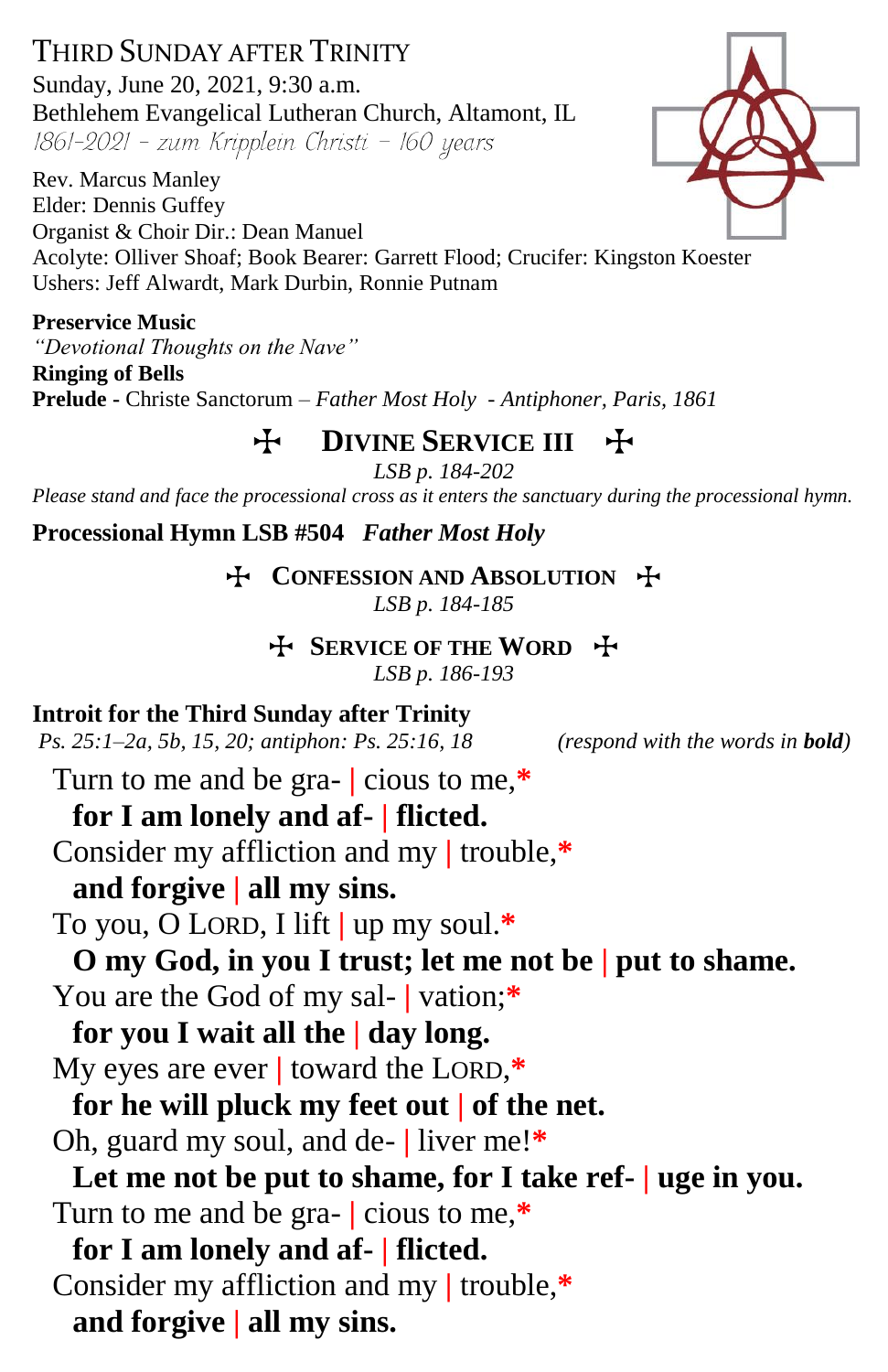♪ **The Gloria Patri** *p. 186* ♪ **Kyrie** *p. 186* ♪ **Gloria in Excelsis** *p. 187-189* ♪ **Salutation** *p. 189*

## **Collect for the Third Sunday after Trinity**

P: Let us pray. O God, the protector of all who trust in You, without whom nothing is strong and nothing is holy, multiply Your mercy on us that, with You as our ruler and guide, we may so pass through things temporal that we lose not the things eternal; through Jesus Christ, our Lord, who lives and reigns with You and the Holy Spirit, one God, now and forever. **C:** ♪ Amen

## *Please be seated*

## **Old Testament Reading: Micah 7:18-20**

 $18$ Who is a God like you, pardoning iniquity and passing over transgression for the remnant of his inheritance? He does not retain his anger forever, because he delights in steadfast love.  $19$ He will again have compassion on us; he will tread our iniquities under foot. You will cast all our sins into the depths of the sea.  $20$ You will show faithfulness to Jacob and steadfast love to Abraham, as you have sworn to our fathers from the days of old. P: This is the Word of the Lord. C: **Thanks be to God.**

## **Epistle Reading: 1 Timothy 1:12-17**

 $12$ I thank him who has given me strength, Christ Jesus our Lord, because he judged me faithful, appointing me to his service,  $^{13}$ though formerly I was a blasphemer, persecutor, and insolent opponent. But I received mercy because I had acted ignorantly in unbelief, <sup>14</sup> and the grace of our Lord overflowed for me with the faith and love that are in Christ Jesus. <sup>15</sup>The saying is trustworthy and deserving of full acceptance, that Christ Jesus came into the world to save sinners, of whom I am the foremost. <sup>16</sup>But I received mercy for this reason, that in me, as the foremost, Jesus Christ might display his perfect patience as an example to those who were to believe in him for eternal life.  $^{17}$ To the King of ages, immortal, invisible, the only God, be honor and glory forever and ever. Amen.

P: This is the Word of the Lord.

C: **Thanks be to God.**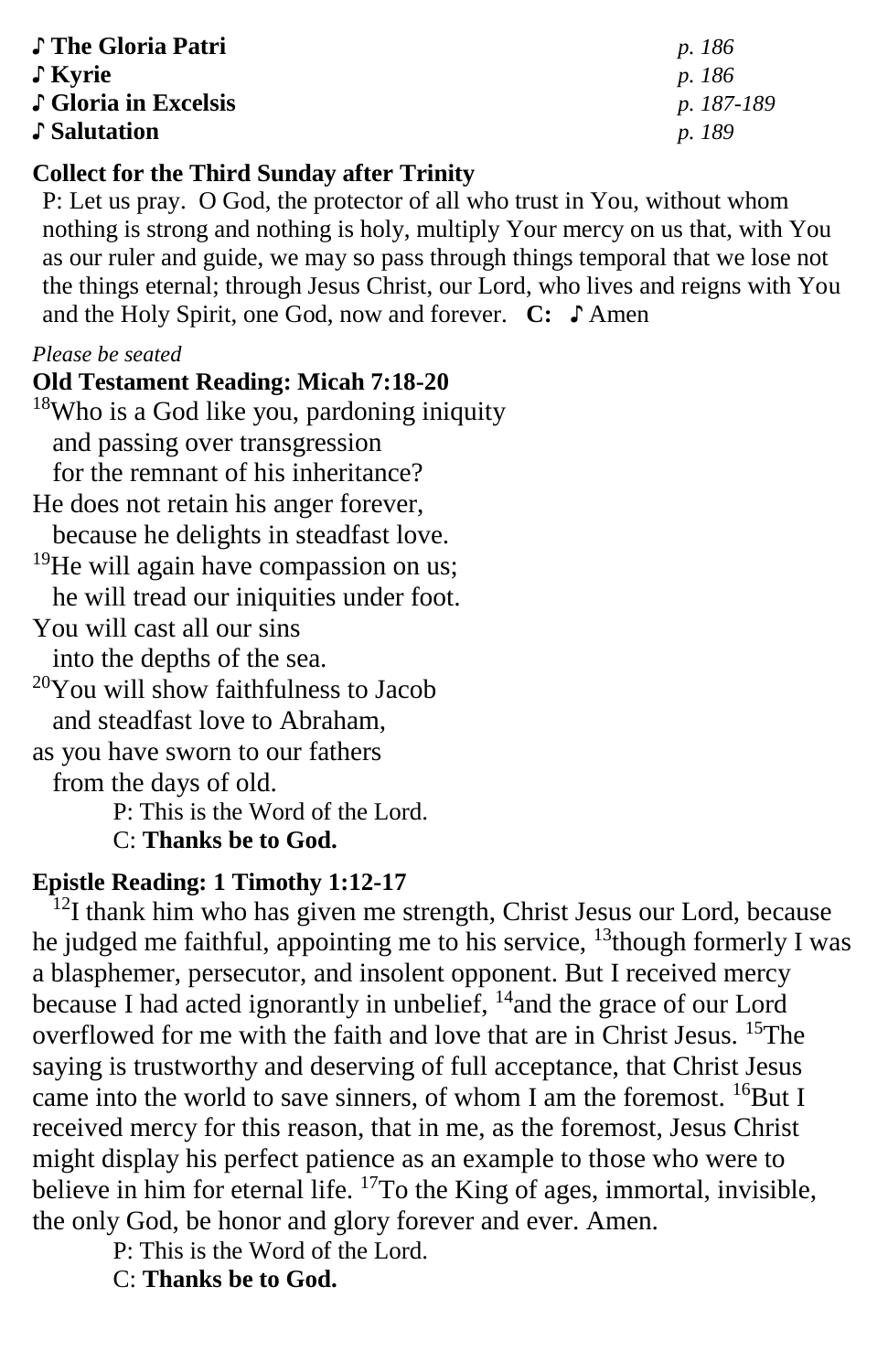*Please stand*

#### **C: ♪** *Alleluia. Alleluia. Alleluia.*  **Holy Gospel: Luke 15:11-32**

P: The Holy Gospel according to St. Luke, the fifteenth chapter.

C: *♪ Glory be to Thee, O Lord.*

<sup>11</sup>And he said, "There was a man who had two sons. <sup>12</sup>And the younger of them said to his father, 'Father, give me the share of property that is coming to me.' And he divided his property between them. <sup>13</sup>Not many days later, the younger son gathered all he had and took a journey into a far country, and there he squandered his property in reckless living. <sup>14</sup>And when he had spent everything, a severe famine arose in that country, and he began to be in need. <sup>15</sup>So he went and hired himself out to one of the citizens of that country, who sent him into his fields to feed pigs. <sup>16</sup>And he was longing to be fed with the pods that the pigs ate, and no one gave him anything.

<sup>17"</sup>But when he came to himself, he said, 'How many of my father's hired servants have more than enough bread, but I perish here with hunger! <sup>18</sup>I will arise and go to my father, and I will say to him, "Father, I have sinned against heaven and before you. <sup>19</sup>I am no longer worthy to be called your son. Treat me as one of your hired servants."' <sup>20</sup>And he arose and came to his father. But while he was still a long way off, his father saw him and felt compassion, and ran and embraced him and kissed him. <sup>21</sup>And the son said to him, 'Father, I have sinned against heaven and before you. I am no longer worthy to be called your son.' <sup>22</sup>But the father said to his servants, 'Bring quickly the best robe, and put it on him, and put a ring on his hand, and shoes on his feet. <sup>23</sup>And bring the fattened calf and kill it, and let us eat and celebrate. <sup>24</sup>For this my son was dead, and is alive again; he was lost, and is found.' And they began to celebrate.

<sup>25"</sup>Now his older son was in the field, and as he came and drew near to the house, he heard music and dancing. <sup>26</sup>And he called one of the servants and asked what these things meant. <sup>27</sup>And he said to him, 'Your brother has come, and your father has killed the fattened calf, because he has received him back safe and sound.' <sup>28</sup>But he was angry and refused to go in. His father came out and entreated him, <sup>29</sup>but he answered his father, 'Look, these many years I have served you, and I never disobeyed your command, yet you never gave me a young goat, that I might celebrate with my friends. <sup>30</sup>But when this son of yours came, who has devoured your property with prostitutes, you killed the fattened calf for him!' <sup>31</sup>And he said to him, 'Son, you are always with me, and all that is mine is yours. <sup>32</sup>It was fitting to celebrate and be glad, for this your brother was dead, and is alive; he was lost, and is found."

P: This is the Gospel of the Lord.

C: ♪ **Praise be to Thee, O Christ.**

## **Nicene Creed** *p. 191*

## *Please be seated* **Hymn of the Day LSB #609** *Jesus Sinners Doth Receive*